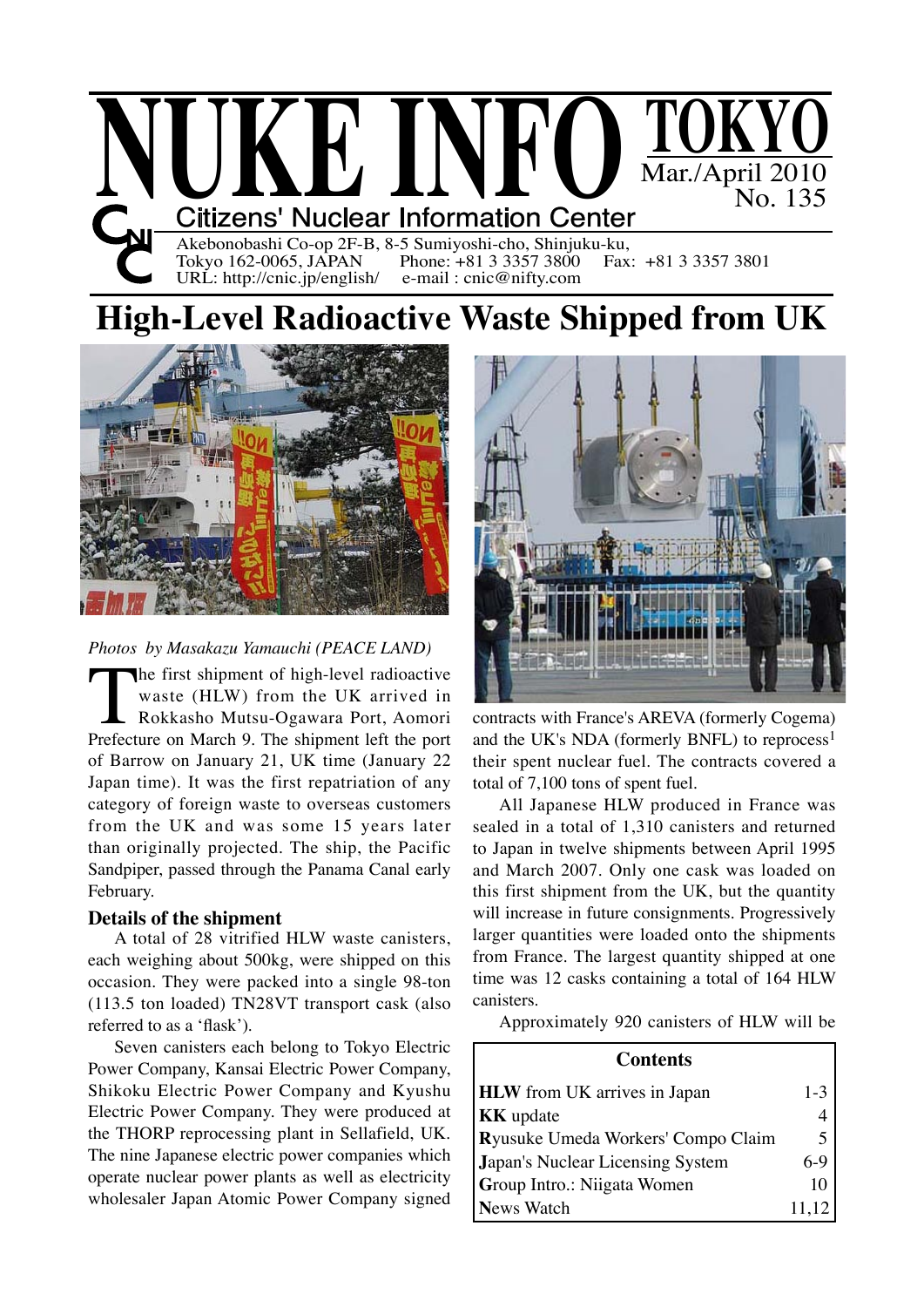shipped from the UK to Japan over a period of ten years. Japan's power companies will receive around 850 canisters of HLW directly resulting from their reprocessing contracts. Additionally, in place of low- and intermediate-level waste resulting from reprocessing of Japan's spent fuel, under a 2004 agreement a 'radiologically equivalent' quantity of HLW will be shipped to Japan. This amounts to about 70 canisters.2 Significantly larger volumes of intermediate and low-level wastes, for which these canisters were substituted, must be disposed of in the UK. So far no such substitution agreement has been made with France.

The HLW that was returned from France is now stored in the Vitrified Waste Storage Center on the site of the Rokkasho Reprocessing Plant in Aomori Prefecture. The HLW from the UK is destined for the same interim storage site. Under an agreement with Aomori Prefecture, HLW may be stored in this facility for a maximum of 50 years from the time it is deposited there. No final disposal site for Japan's HLW has been chosen and there is no indication that a suitable site will be found any time soon.

#### **Shipment safety and security problems**

Many problems have been identified with shipping HLW in general, and with this shipment in particular. The UK's Nuclear Free Local Authorities (NFLA) issued a media release on January 25, 2010 in which it raised the following concerns about the condition of the Pacific Sandpiper.

"The Pacific Sandpiper is now the oldest member of the PNTL fleet, it and its predecessors, were designed in the 1970s and have been shown to be susceptible to run away corrosion problems which has caused premature decommissioning of the earlier, older vessels.

The Pacific Sandpiper has recently been issued with three Statutory Memos demanding the completion of work related to crew safety, Emergency Towing Procedures, and engine room fire extinguishing systems. The available evidence implies that this work has not yet been carried out.

During recent Port State Control Inspections in Europe and Japan, the Pacific Sandpiper has been shown to have a number of deficiencies including Fire Safety measures.

The Asia Pacific Port State Control Inspection (PSCI) organisation's website currently reports that the Pacific Sandpiper has a Target Factor of 81 and a High Risk Level."<sup>3</sup>

Independent marine pollution consultant

Tim Deere-Jones produced a detailed briefing on nuclear material shipments over the Irish Sea for the NFLA. $4$  In addition to identifying the runaway corrosion problem, he pointed out several weaknesses with the double hulling of the vessels and showed that PNTL's claims that its ships are collision-resistant are not credible.

To bring these concerns into perspective, it is important to bear in mind that there have been many accidents involving shipments of radioactive substances. According to Deere-Jones, 20 accidents/incidents were recorded in the decade 1991 to 2000 involving INF Class 2 and INF Class 3 shipments<sup>5</sup>. These included fires and collisions in harbor. The following quote from a letter written in 1997 by the late Paul Leventhal, former President of the US-based Nuclear Control Institute, is a particularly sobering warning against complacency.

"The hazards of shipping radioactive material by sea are very real. Last month, a container ship carrying highly radioactive cesium was split in two in a storm in the Atlantic Ocean. The fore section went to the bottom with its cesium packages. French regulatory authorities acknowledged the cesium containers would rupture at 3,000 meters, the depth at which the wreckage finally came to rest, but also announced they would not salvage the radioactive cargo. Lloyd's List, a shippingtrade newspaper, editorialized that the sinking of the ship, the MSC Carla, is 'a stark reminder of what can be done by the sheer force of the elements upon a ship which, when she was built, was the last word in strength and power.'"<sup>6</sup>

Concerns about the security of the cargo have also been raised. Cumbrians Opposed to a Radioactive Environment (CORE) made the following comment in a press release dated 26 November 2009.

"[T]he industry has confirmed today that there is no plan to use an armed ship. Of the three current nuclear ships operated by Pacific Nuclear Transport Ltd (PNTL), the 4000-ton Pacific Sandpiper built in 1985 is the only ship of the fleet not fitted with the naval canon or extra accommodation for a security crew that is required for ships carrying plutonium or MOX fuel."7

 This is astonishing. Unlike MOX shipments, HLW shipments do not present a risk of nuclear proliferation. However, HLW is extremely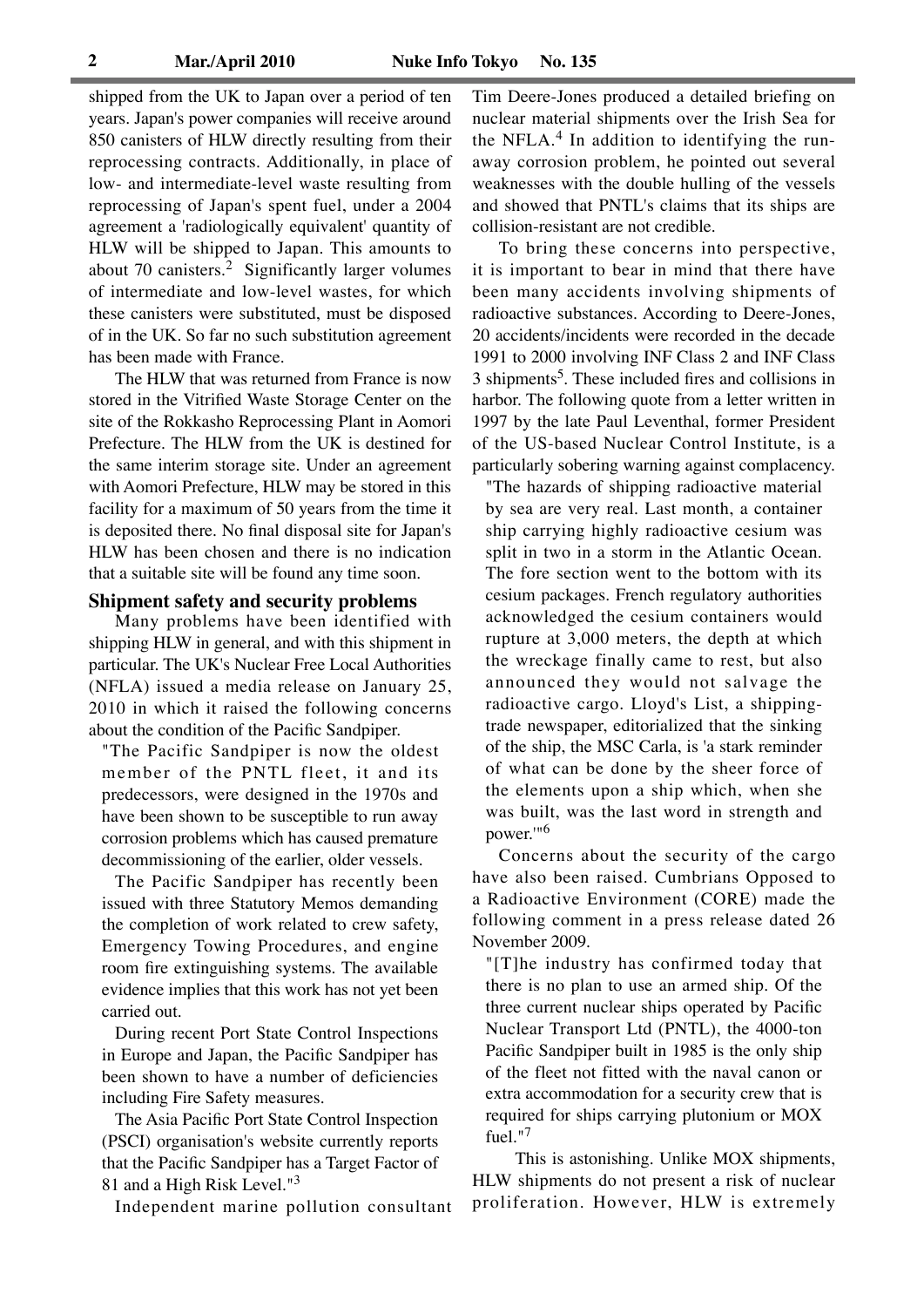hazardous and must be properly secured against attack by terrorists or pirates.

In light of the above concerns, it is extraordinary that the Panama Canal route was chosen. It is not surprising that companies concerned with minimizing costs should choose the shortest and fastest route, but it is surprising that governments, which presumably have a broader view, would allow such a hazardous shipment to follow the route with the maximum potential for accidents and terrorist attacks, as well as the maximum potential damage in the event of an accident.

## **Unreasonable risks caused by Japan's failed nuclear fuel cycle**

Shipping Japan's highly radioactive waste around the world imposes grave risks on enroute countries and the marine environment. No environmental assessment of the risks to en-route countries was carried out and these countries had no input into the decisions that led to these risks. The question arises, why were these risks incurred in the first place?

A fundamental assumption of the Japanese government's nuclear energy policy is that plutonium as an energy resource and using it to fuel nuclear reactors is an effective way of addressing Japan's future energy needs. Under this policy, reprocessing plants were needed to separate plutonium from Japan's spent nuclear fuel. This plutonium was to be used as fuel for Japan's fast breeder reactor program, which in turn was supposed to "breed" more plutonium than it consumed. Japan's reprocessing capacity was insufficient to meet the expected needs of this program, so Japanese power companies entered into contracts to have their spent fuel reprocessed in Europe. This meant that highly radioactive spent nuclear fuel had to be shipped to Europe and nuclear weapons-usable plutonium and HLW shipped back to Japan.

However, Japan's nuclear fuel cycle policy has been an utter failure. The Monju Fast Breeder Reactor is just now preparing to resume operations, more than 14 years after a major accident (NIT 134). Last November the pluthermal<sup>8</sup> program finally got started at Kyushu Electric's Genkai-3 plant (NIT 133), but it is over a decade behind schedule. As a consequence, Japan now has accumulated over 46 tons of plutonium, in Europe and Japan. Furthermore, the Rokkasho Reprocessing Plant, which was supposed to replace the need to reprocess overseas, is thirteen years behind schedule and in serious trouble, due to major problems with the vitrification facility - the facility that is supposed to produce precisely the type of HLW canisters that are now being shipped from the UK.

For the sake of this fiasco of a policy, the world has been forced to endure, and will continue to suffer for at least the next ten years, all the risks associated with transporting the abovementioned hazardous materials back and forth between Japan and Europe. One would have thought that at apology was in order, but there is little evidence of contrition on the part of the Japanese government and nuclear industry.

Masako Sawai and Philip White

#### **Notes and References**

1. Reprocessing separates the spent fuel into uranium, plutonium and high-level and other radioactive waste. The HLW is mixed with glass and sealed in stainless steel canisters. These canisters are too radioactive for humans to approach, so they have to be handled by remote control.

2. Figure provided on March 8, 2010 by the Federation of Electric Power Companies of Japan in response to an inquiry by CNIC. Figures published in the media were inconsistent because a previous estimate of 150 canisters was revised down to 70.

3. "Are the nuclear shipments leaving the UK truly safe? NFLA raises concern over the reprocessed HLW fuel shipments to Japan", Nuclear Free Local Authorities Steering Committee media release, 25th January 2010

4. "Nuclear shipments over the Irish Sea", Nuclear Free Local Authorities Briefing, 31st March 2009

5. INF Class 2 shipments are defined by their aggregated radioactivity. INF Class 3 shipments are defined as carrying cargoes of unlimited radioactivity.

6. The letter, dated December 22, 1997, was sent to en-route countries concerning an imminent shipment of intensely radioactive waste from France to Japan.

7. "Preparations for first ever High Level Waste shipment from Sellafield", CORE Briefing No.07/09, 26 November 2009

8. 'Pluthermal' refers to the use of plutonium (MOX) fuel in thermal reactors (i.e. light water reactors), rather than in fast breeder reactors.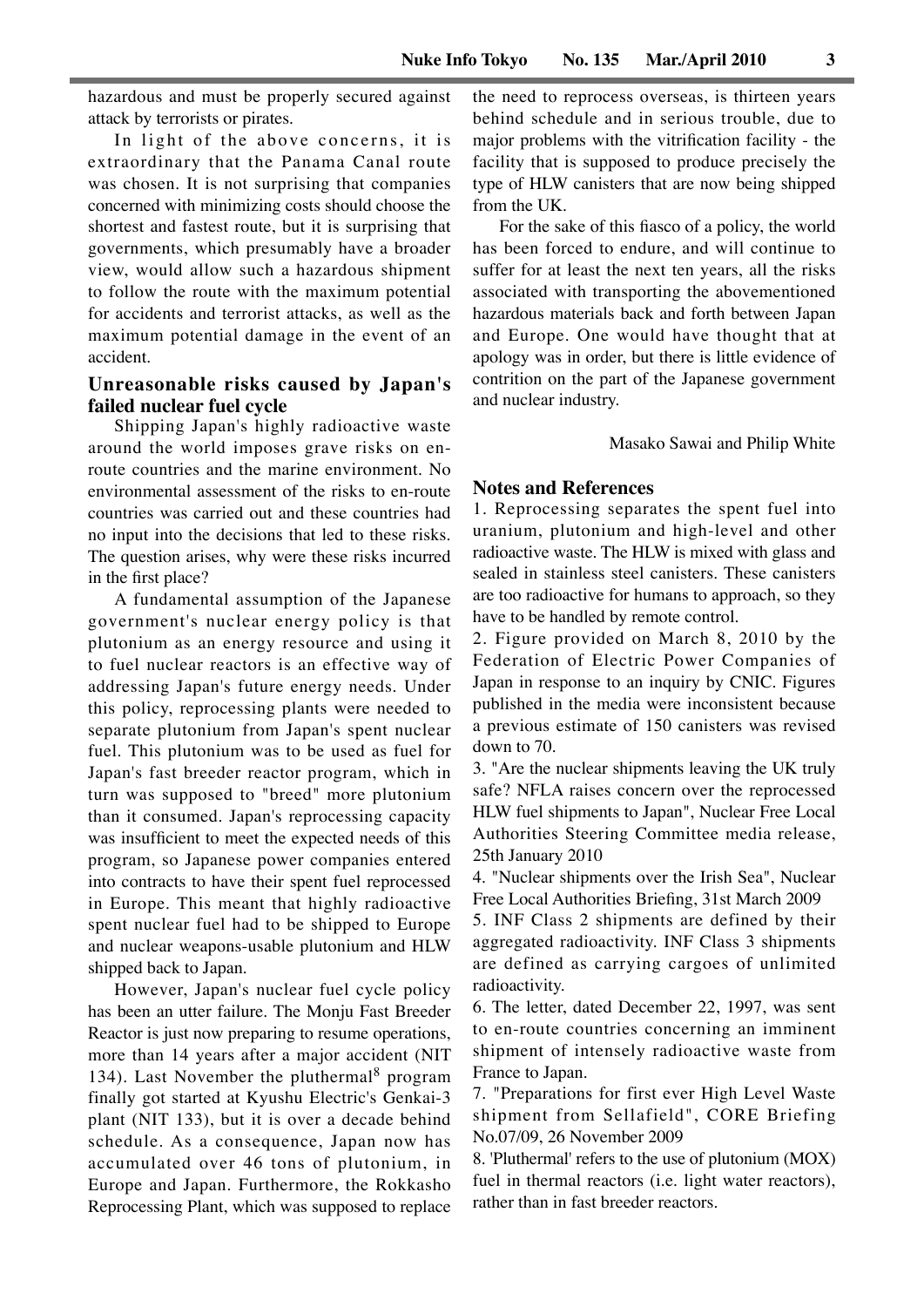# **Prospects for Kashiwazaki-Kariwa Units 1 and 5**

Tokyo Electric Power Company's (TEPCO)<br>Kashiwazaki-Kariwa (KK) Nuclear Power<br>Station Unit 6 (ABWR 1,356MW) resumed<br>commercial operations on January 19 this year. Kashiwazaki-Kariwa (KK) Nuclear Power Station Unit 6 (ABWR 1,356MW) resumed commercial operations on January 19 this year. KK-7 (also ABWR 1,356MW) resumed commercial operations on December 28 last year, so 33% of the 8,212MW seven-unit KK Nuclear Power Station's total capacity has been brought back on line since the July 2007 Chuetsu-oki Earthquake.

Residents of Niigata Prefecture are concerned about the safety of the station. They did not agree to the resumption of commercial operations of these two reactors. The deliberations of the prefecture's subcommittee looking into equipment-related issues have not concluded. Nor have issues related to earthquakes and ground condition been resolved. Nevertheless, the focus of the central government's and the prefecture's deliberations has moved on to the next stage and now equipment integrity and seismic safety for units 1 and 5 are being considered. Whereas units 6 and 7 are ABWRs, units 1 and 5 (as well as units 2, 3 and 4) are BWRs (1,100MW each). Moreover, units 1 and 5 were shaken more vigorously than units 6 and 7. Hence, the prefecture's deliberations are proceeding cautiously.

Of all the reactors, unit 1 incurred the largest horizontal seismic movement: 680 Gal at the base plate of the reactor building in the east-west direction. Unit 1 also incurred the second largest vertical seismic movement: 408 Gal at the base plate of the reactor building, compared to 488 Gal for unit 6.It also suffered the largest number of defects: 693 non-conformities (18.5%) identified, compared to 246 (6.6%) for unit 7 and 275 (7.4%) for unit 6.

During the deliberations regarding the seismic

safety of unit 1, the issue was raised of whether or not during an earthquake the control rods would insert as designed. Based on data from vibration testing of a single fuel assembly, TEPCO asserted that scram specifications would be met for relative displacement up to 40mm. However, several members of Niigata Prefecture's equipment integrity and seismic safety subcommittee were not satisfied. They were concerned that there was a lot of random variation in the measured data, the analysis was not conservative and there was no

guarantee that the control rods would insert safely.

The debate about plastic deformation is likely to be reignited (see NIT 125). During deliberations in relation to unit 7, TEPCO and the central government concluded that plastic deformation below about 2% was undetectable. They claimed that although it is not possible to identify slight deformation incurred by metal materials, on the whole the deformation incurred was in the elastic range. Although there was a grey zone, they proclaimed the plant safe. However, unit 1 suffered much greater seismic stress than unit 7, so the debate about plastic deformation should be raised again.

There was also discussion about the strength of the concrete. The issue related to judgments about whether there was any seismic resistance margin. The design basis strength of the concrete in unit 1 is 240 kg/cm<sup>2</sup>, but integrity and seismic safety are being considered on the basis of an excessively large figure for the so-called "actual strength" of 450 kg/cm2. Concrete gets stronger for a period of time after it is initially poured. However, it is not certain when it reaches its peak strength, or how strong it becomes. Furthermore, the value for "actual strength" would vary depending on where the sample was taken from.

For the time being deliberations concerning Unit 1 are being prioritized. Unit 5 will not resume operations until deliberations concerning unit 1 are completed. At this stage the prospects for both units are still very unclear.

#### Yukio Yamaguchi (Co-Director CNIC)



#### *Map of places mentioned in NIT 135*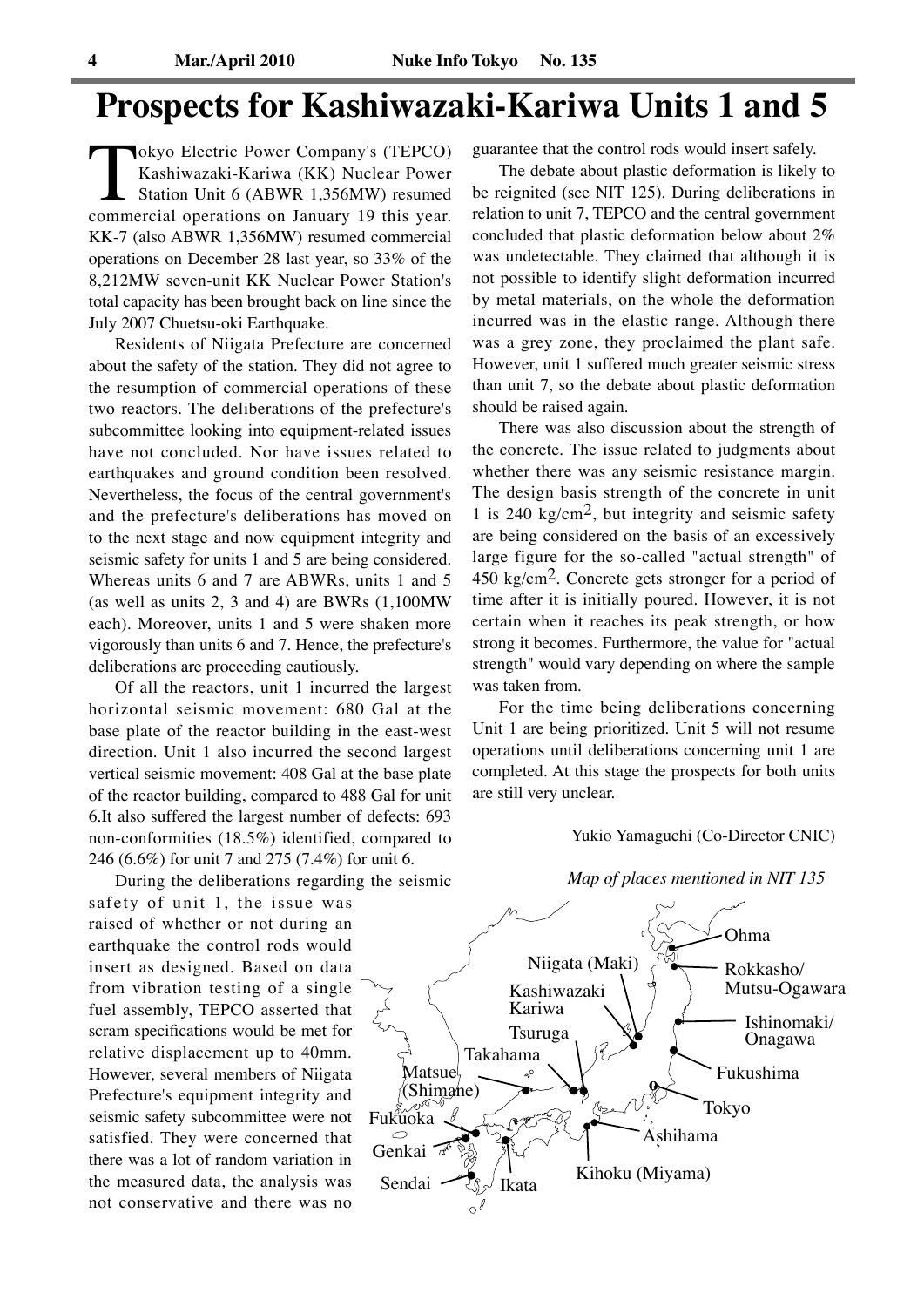# **Ryusuke Umeda Lodges Workers' Compo Claim**

Thirty years ago Ryusuke Umeda was exposed<br>to radiation while working at the Shimane and<br>Tsuruga nuclear power plants. In September<br>2008 he applied for workers' compensation for to radiation while working at the Shimane and Tsuruga nuclear power plants. In September myocardial infarction and in February this year he caught an all night bus to Tokyo from Fukuoka City on the island of Kyushu to present his case directly to the Ministry of Health, Labour and Welfare (MHLW).

In most nuclear-related workers' compensation claims, relatives have applied after the person in question has passed away. The only other cases we are aware of where people applied on their own behalf were Kazuyuki Iwasa (1975) and Mitsuaki Nagao (see NIT 131, 130, 127, 125, 99). As far as we are aware, Ryusuke Umeda was the first person ever to present his case in person to MHLW. His visit to the MHLW was, therefore, a historic moment.

Umeda did welding work to fix lead plates of nuclear reactor cores. He spoke in detail about the work environment at Tsuruga and demanded a review of the circumstances of his exposure at that plant. He explained how often his radiation alarm would go off as soon as he entered the work site. His facemask would fog up from the heat, so that he couldn't work unless he removed it. The readings on his whole body radiation counter were very high, but the work had to be completed within the time allocated for the periodic inspection.

MHLW took very seriously the fact that he came to present his case in person and promised to investigate his claim, including exposure that was not recorded in his radiation control handbook.

We confirmed with MHLW that myocardial infarction is recognized as a condition that can be caused by radiation exposure and that it is listed as an atomic bomb-related disease.

We were informed that there were seven applications in 2008 for workers' compensation for radiation exposure to nuclear industry workers (one each from people living in Hokkaido, Hyogo, Shimane, Nagasaki and Miyazaki Prefectures and two from Fukui Prefecture). This was the first time we knew that there had been seven such applications in a single year. This information had never been disclosed before. We hope to trace how many applications there have been, how many were approved, the relationship between the number approved and the number of cases considered by review committees and so on.



*Ryusuke Umeda: Photo of by Kenji Higuchi*

 In regard to applications for and approval of radiation-related workers' compensation for nuclear industry workers, MHLW used the Privacy Act as an excuse not to disclose details such as the name of the condition and the dose. All it disclosed was the number of cases. Given that MHLW's role is to protect the health of workers and citizens, ascertaining the health effects to workers in specific industries and disclosing this information is an important task that MHLW should carry out. MHLW's response in this case completely distorts the meaning of the Privacy Act

Multiple myeloma and malignant lymphoma (non Hodgkin) were added to the list of radiationinduced conditions eligible for workers' compensation under article 35 of the implementing ordinance of the Labor Standards Act (NIT 131). We have strongly demanded that, instead of the current system of adding recognized conditions to the list, all conditions that have been recognized as radiation-induced conditions (including those recognized overseas) should automatically be recognized for workers' compensation.

In Europe and the US most cancers are recognized for workers' compensation purposes. By comparison, Japan's system is a half a century out of date.

Another problem is that if NGOs approach MHLW directly we are ignored. If we don't go through a Diet Member we receive no reply. There is a whole host of problems related to radiationrelated workers' compensation for nuclear industry workers. We have to pursue these issues with great persistence.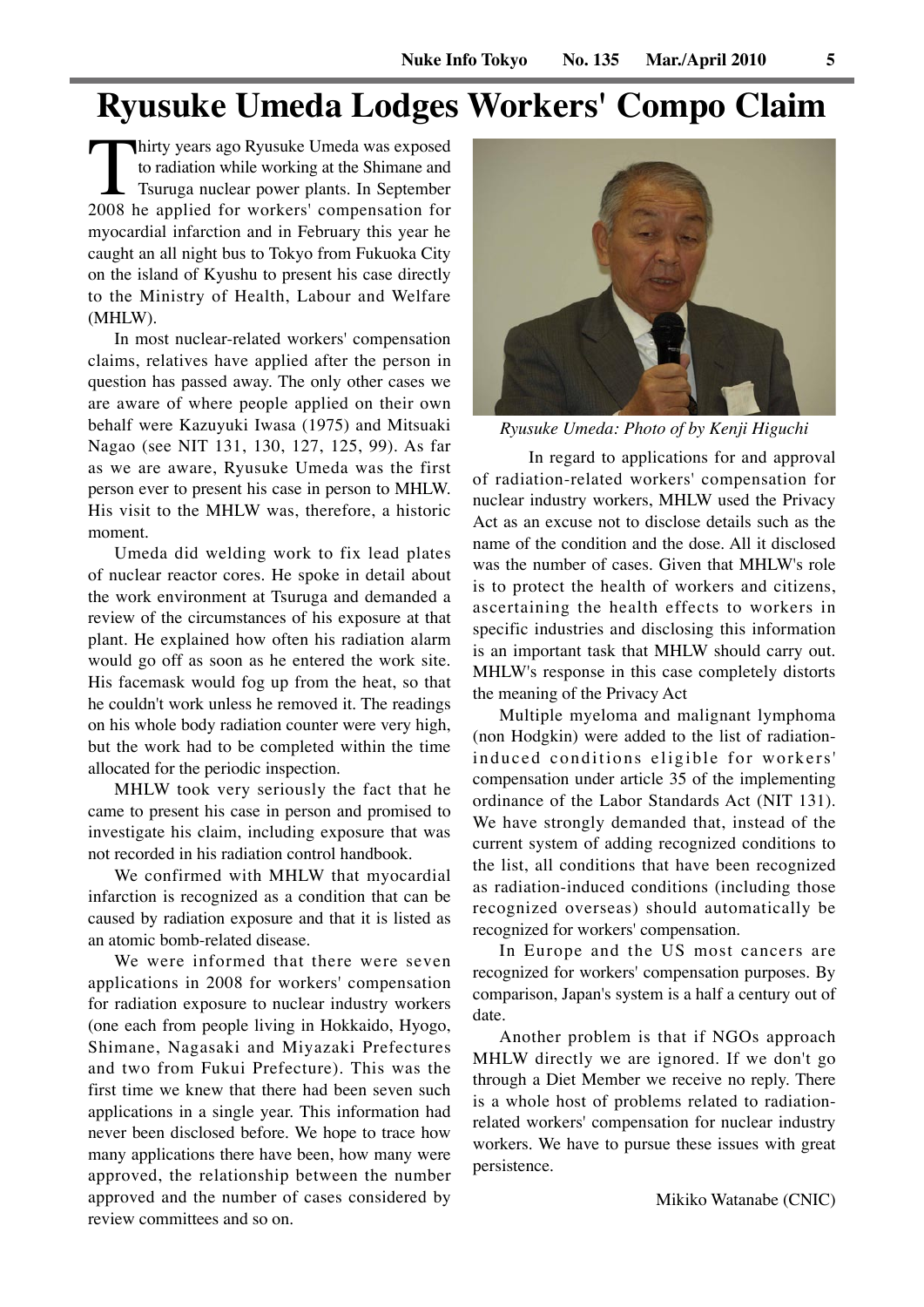# **Public Involvement in Japan's Nuclear Power Licensing System**

NIC was requested to provide information<br>on the approval process for construction<br>of nuclear power plants in Japan and in<br>particular on rules and practice relating to public on the approval process for construction of nuclear power plants in Japan and in particular on rules and practice relating to public involvement and information disclosure. This article was written in response to that request. We hope that it will be of use to citizens' groups concerned about the introduction of nuclear power into their countries, in particular in the Asian region.

We do not present the Japanese system as a model. Japanese civil society groups are deeply dissatisfied with it in many ways. However, a comparison with systems being introduced in countries which do not yet have nuclear power plants might help identify inadequacies in the proposed systems. Likewise, we would be interested to hear about aspects of the systems in other countries which are superior to Japan's system.

#### **Overview**

Broadly speaking, requirements for public involvement and information disclosure in Japan's nuclear licensing system can be broken into three categories: requirements specified in law, requirements specified in agreements between electric power companies and local authorities, and customary practice. In comparing the systems of different countries, there may be a tendency to focus on formal legal requirements and procedures. However, in Japan at least, these are not necessarily the most significant factors in determining whether nuclear power projects are approved.

#### **Approval Process**

The main procedures for licensing a nuclear power plant are shown in the diagram on page 9, but before these begin the electric power company must obtain local agreement to begin the process. This is not a legal requirement, but in practice no nuclear power project can proceed without it. Specifically, agreement must be obtained from the mayor of the local municipality, the governor of the prefecture and from the municipal and prefectural assemblies. Two types of agreement are required, one covering the preliminary study and the other covering the construction plan.

Local residents for and against construction may petition the mayor and the governor, as well as the local and the prefectural assemblies. The local authorities and the power companies often hold explanatory meetings for the local residents. There have also been cases where local referenda were held. One such referendum was held on November 18, 2001 in Miyama Town in Mie Prefecture (which later amalgamated with another town to form Kihoku Town). In this case 67.5% of legitimate votes opposed construction of a nuclear power plant. The result of the local referendum was not legally binding, but the project was cancelled.

Once local approval for a preliminary study has been given, the power company can then carry out its own preliminary study of the ground condition and begin proceedings under the Environmental Impact Assessment Act. During the formal environmental assessment stage, public comments are sought on two occasions. The power company collates the comments and submits them to the Minister for Economy, Trade and Industry along with its own responses to the comments received from the public. At this stage in the process the governor of the prefecture also submits his or her views. It is customary for the governor to listen to the views of the local municipalities when forming his or her views. The Minister is not obliged to accept the views of the public, nor of the mayor or governor, but it is unlikely that the Minister would support construction of a nuclear power plant if the mayor or governor opposed it.

Under the Japanese system, issues unique to nuclear energy, namely those relating to radioactivity, are not covered in the environmental assessment. Nuclear legislation was first introduced in the 1950s. When basic environmental legislation was introduced starting in the late 1960s, the government took the position that radiation-related issues were already covered. Environmental laws, therefore, excluded radiation-related issues, simply referring to the pre-existing nuclear legislation.

When agreement has been received for the construction plan itself, it is possible for the power company to move ahead with the nuclear-specific procedures in parallel with the environmental assessment process. The first step is the first public hearing. This hearing is legally required under a decision of the former Ministry of International Trade and Industry (MITI – now the Ministry of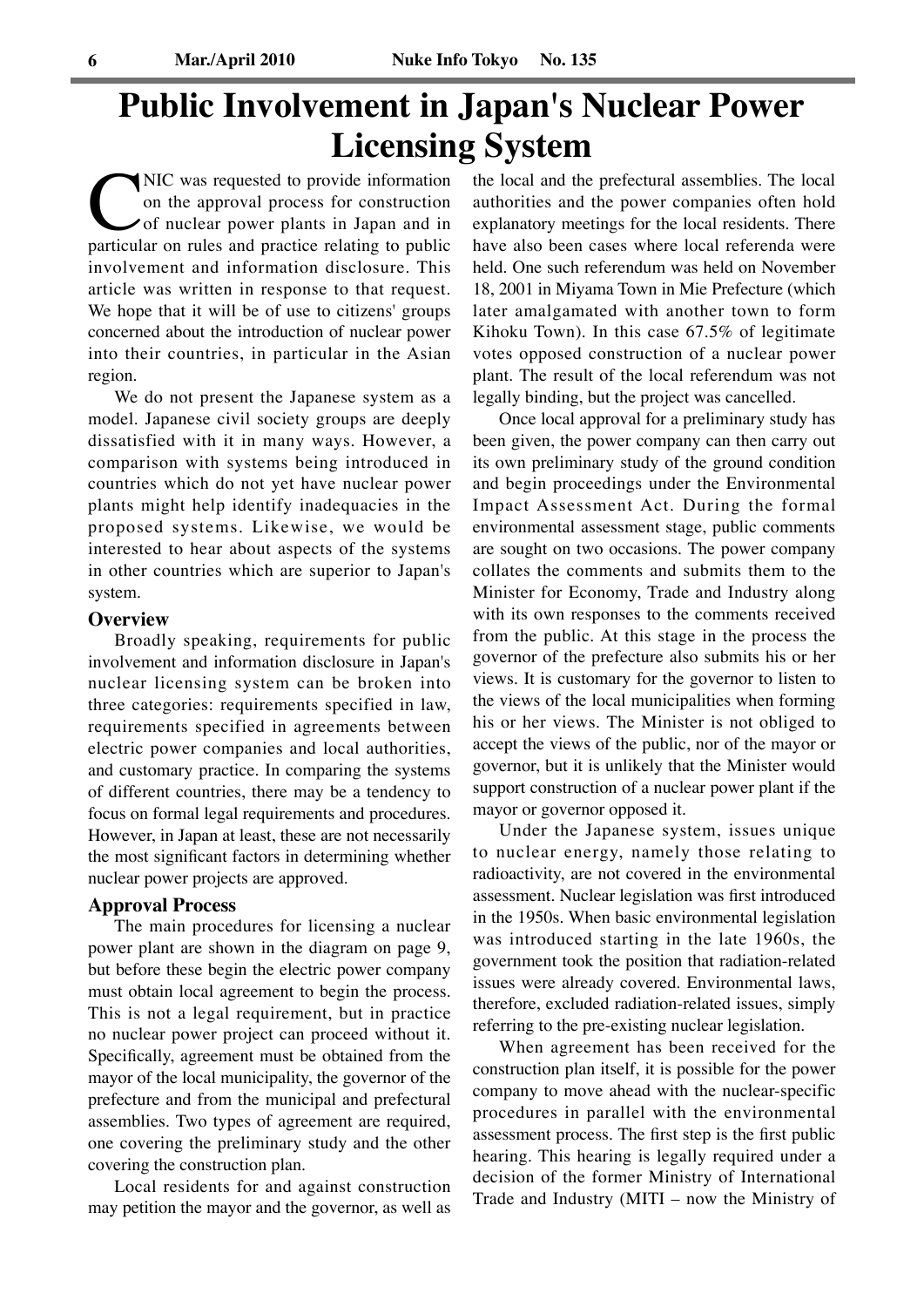double-check process.

Economy Trade and Industry (METI)). METI hosts the meeting and the power company explains its construction plan. Residents are selected from amongst those who have submitted public comments to present their opinions about the plan. The power company responds to the residents' comments, so in practice, it is not so much a hearing as an explanatory meeting. However, it provides formal grounds for claiming that the residents' opinions were taken into consideration in the safety assessment.

In some cases the local authorities may take the view that the preliminary study and the construction plan should be treated separately and initially only approve the preliminary study. In such cases, the power company re-announces its construction plan and proceeds to the first hearing after the results of the preliminary study have been submitted (assuming of course that the preliminary study judged that construction is possible).

After the Minister has approved the environmental assessment and the first hearing has taken place, the power company may submit an application to the Minister for Economy, Trade and Industry for designation of the project as an important electrical power development. This designation is issued as a METI notice based on a Cabinet Agreement. (In many cases such notices are based on a law, but in this case the notice was based on a Cabinet Agreement.) The matter is referred to the governor for comment when such a designation is made.

After receiving this designation, based on the Nuclear Reactor Regulation Law, the power company applies to the Minister for Economy, Trade and Industry for a reactor establishment license. The Nuclear and Industrial Safety Agency (NISA, part of METI) assesses the application. The Nuclear Safety Commission (NSC) doublechecks NISA's findings in regard to safety, while the Atomic Energy Commission (AEC) doublechecks matters related to economic viability and the assurance of "peaceful use". When the safety double-check is commenced, NSC hosts a second public hearing. The requirement for this hearing derives from an NSC determination, which carries legal force. During the second hearing, METI explains the results of NISA's safety assessment, residents give their opinions and METI responds. The second hearing is conducted in a similar fashion to the first and the residents' views are said to have been taken into consideration during the

## **Opportunities to Influence the Decision**

Basically, there are no more opportunities for public involvement after a reactor establishment license has been awarded. However, in reality, if the project is not stopped before the environmental assessment begins, the process just keeps moving forward. A unique exception was when a plan to construct a reactor in Maki Town, Niigata Prefecture (since merged with Niigata City) was stopped by a local referendum after an application for a reactor establishment license had already been submitted. The license application was submitted on January 25, 1982, but the Tohoku Electric Power Company failed to acquire some of the land for the site, so the safety review was suspended. A local referendum was held on August 4, 1996 and 60.9% of eligible votes opposed the project. Even then Tohoku Electric did not withdraw its plan until December 24, 2003 (see NIT 98).

If residents want to block a nuclear construction project, the earlier they do so the better. Effective ways of doing this include preventing the power company from acquiring land for the site, refusing to relinquish fishing rights and preventing the power company from obtaining agreement from the local authorities. As mentioned above, regardless of the lack of formal legal authority, no nuclear power plant will be built without the agreement of the local and prefectural governments. There are many examples in Japan where local communities have prevented construction of nuclear power plants in this way.

#### **Information Disclosure**

At that early stage the information that residents can get their hands on is limited. It is necessary to keep an eye on developments in the local municipal authority. The only publicly available information is simple explanatory material provided by the power company, but power companies sometimes prepare detailed documents for members of the local council and influential people in the local community.

In the context of the environmental assessment an outline of the proposed nuclear power plant, as well as information about the local climate, plants and animals, the impact of warm water discharge, and environmental pollution arising from construction are provided. However, as mentioned above, explanations about nuclear safety and information about environmental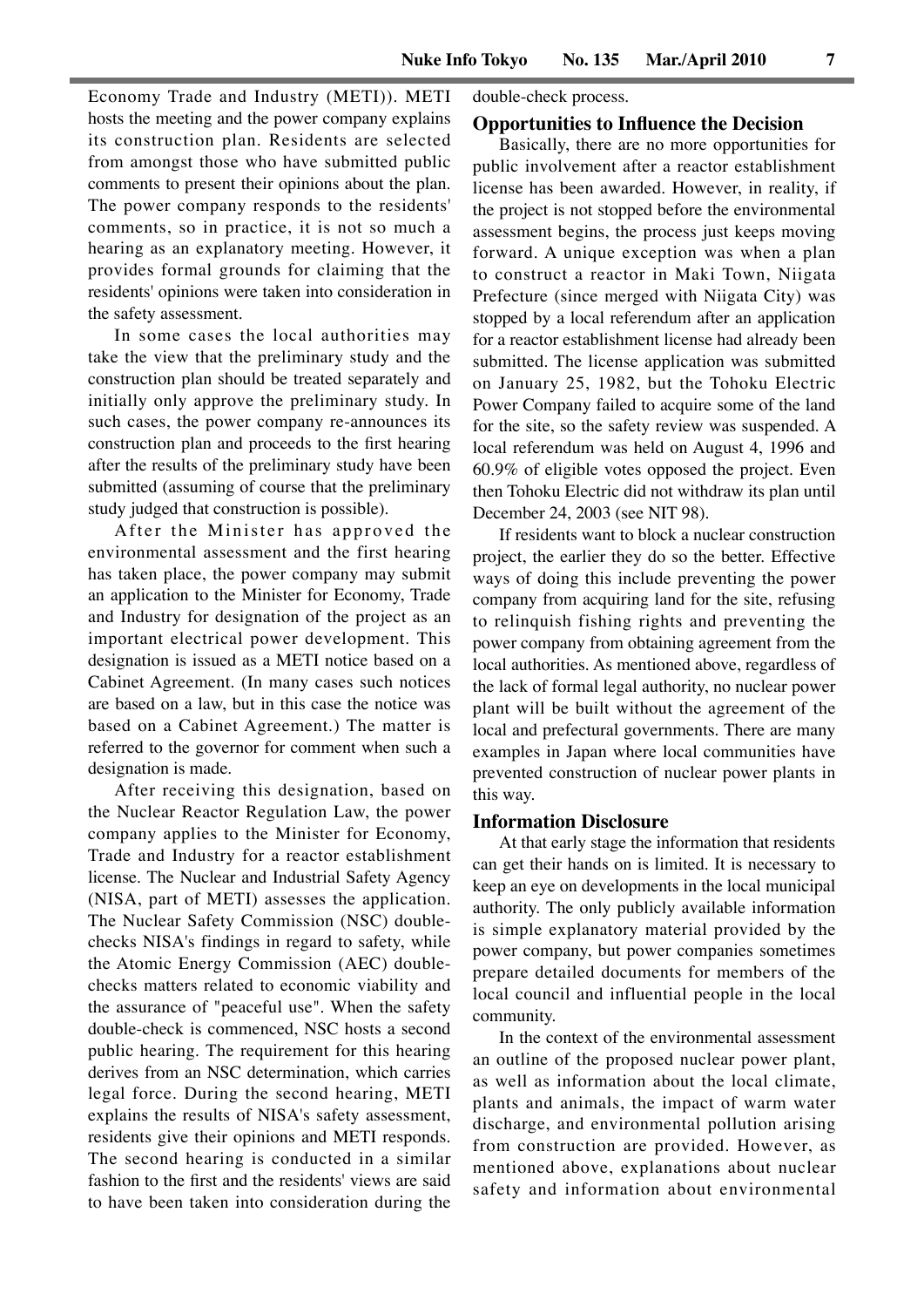contamination arising from radioactivity are not provided at this stage. This information is eventually released as appendixes to the application for a reactor establishment license. (Some simple remarks are included in the documents handed out at explanatory meetings and at the first public hearing.)

At this stage detailed information is published, including large quantities of data about ground condition and earthquakes, the safety assurance system, management of radioactive waste, radiation exposure due to the release of radioactivity in the course of normal operations, accident scenarios and predictions of the damage that would arise from such accidents. In addition to the license application, most of the documents submitted in the course of NSC's and AEC's double-checks are made available to the public. Documents containing the analytical basis are not released, but judges have ordered the release of some of this information during lawsuits for the annulment of licenses.

Disclosure of information has improved due to the need to pacify the public after accidents. The proceedings of commissions and review committees are held in public and documents are handed out to observers. These documents can also be downloaded from the internet. On the other hand, liberalization of the electricity market is being used as an excuse to withhold more information on the grounds that it is commercialin-confidence.

#### **Power of Local Authorities and Residents**

Due to repeated accidents and incidents, local and prefectural governments are more able to speak out than they were. Local and prefectural governments effectively have a power of veto over restart after accidents. There are some cases where this right is explicitly stated in safety agreements between the power company and the local government. In the case of Kashiwazaki City and Kariwa Village, a forum has been established where representatives of local residents (pro, anti and neutral in regard to nuclear power) can demand explanations from METI, Tokyo Electric Power Company and the prefecture.

Residents can exert pressure on their local authority in all sorts of ways. At times they can wield considerable power. On February 22, 2000, after a petition opposing construction of a nuclear power plant in Ashihama signed by more than 810,000 residents of Mie Prefecture (more than half the population) was submitted to the governor, he demanded that the plan be withdrawn. On the same day Chubu Electric Power Company announced that it was abandoning the project.

#### **Limitations of the System**

A significant limitation of the current system is the lack of formal opportunity for involvement by people beyond the administrative boundaries of the local authority and prefecture in which the plant is to be built. Lip service is paid to seeking the views of neighboring towns, but their rights and opportunities for participation are limited. For example, the people of Hakodate in Hokkaido Prefecture live just 35 km across a narrow strait from the Ohma Nuclear Power Plant in Aomori Prefecture. However, they were not allowed to participate in the first public hearing. In response to complaints they were allowed to take part in the second hearing, but they are not included in the disaster prevention plan for the plant. Nor do they receive any financial compensation, although surrounding towns within Aomori Prefecture do. Because of the narrow strait of water separating them, they are not considered to be adjacent to Ohma.

#### **Conclusion**

From the above account it should be clear that Japan has formal procedures for public involvement and information disclosure in relation to the approval of nuclear power plants. However, public hearings and public comment processes tend to be proforma in nature. If residents have not blocked the project before these procedures begin, the process develops a momentum of its own which is hard to reverse.

#### Baku Nishio (CNIC Co-Director)

*Continued from page 12* Kyushu Electric Power Company's Sendai-1 (PWR, 890MW) when they were burnt while checking electrical equipment. Two of the injured were still in hospital at the time of a February 22 report by Kyushu Electric.

The report suggested the following likely chain of events. While the workers were trying to install earthing equipment, there was a short when the equipment came into contact with the charged circuit. This caused an electric arc, which caused sudden heating of the surrounding air and metal. This in turn created a gust of hot gas, which burnt the workers.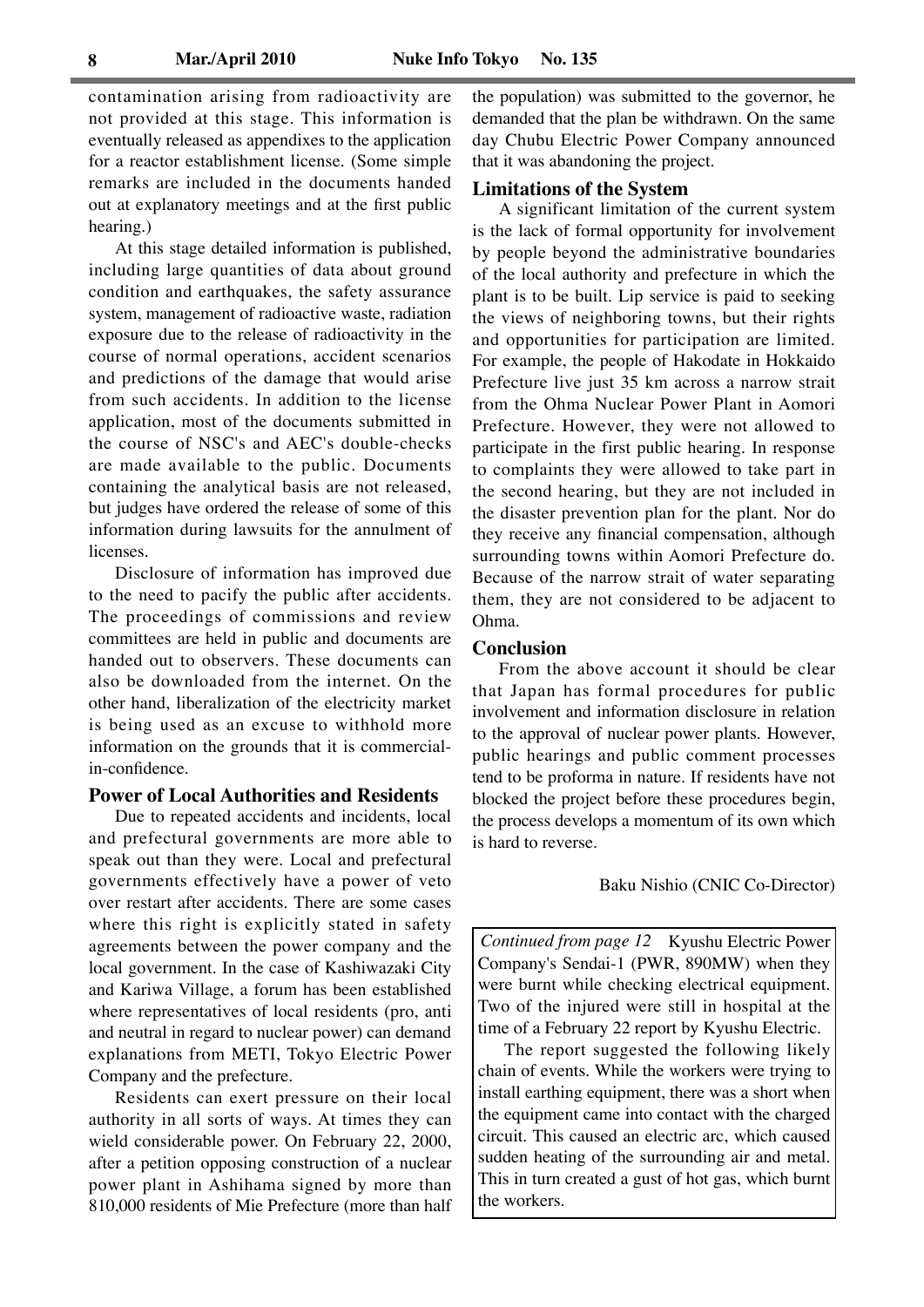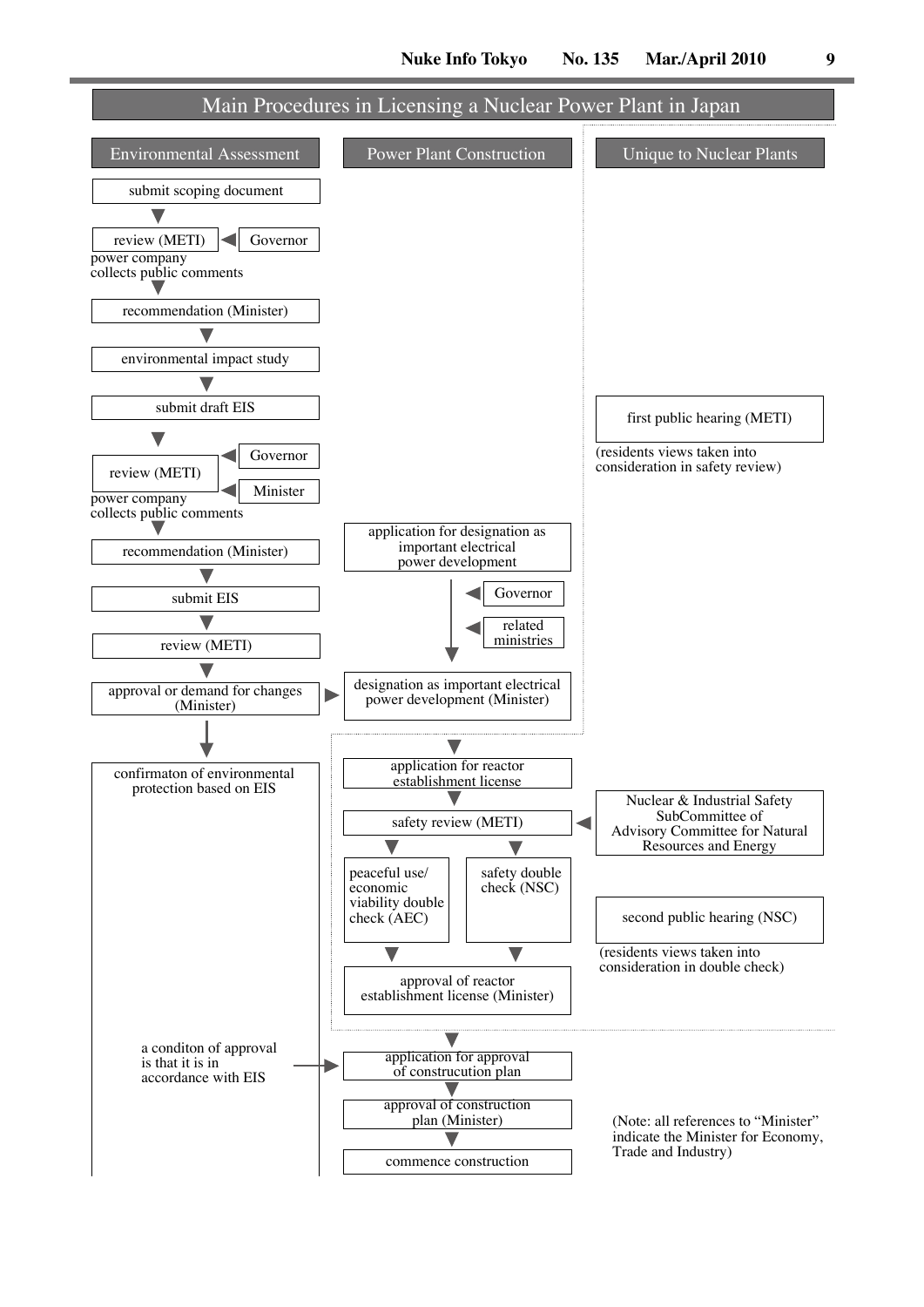# Group Introduction **Niigata Women Thinking about Life and Nuclear Energy**

By Mie Kuwabara\*

Ifty kilometers away in Niigata City interest<br>
in the damage to the Kashiwazaki-Kariwa<br>
Nuclear Power Station caused by the July<br>
16, 2007 Chuetsu-oki Earthquake is not very great. in the damage to the Kashiwazaki-Kariwa Nuclear Power Station caused by the July But distance is not the only reason for the lack of interest. The manipulation of public opinion by the government and the electric power companies is deeply rooted in society.

On the other hand, the Prefectural Government set up its own committees to scrutinize Tokyo Electric Power Company's (TEPCO) inspections and opened these committees' deliberations to the public. The Prefectural Government took this initiative based on its belief in the need to create a safe society in which residents have access to information and are free from anxiety about accidents and other problems. However, the number of people who can observe the proceedings is limited. Furthermore, the deliberations are full of technical jargon, so it is very difficult for ordinary people to understand what is being said. The vocabulary used in meetings hosted by anti-nuclear energy groups is also very difficult and, therefore, it is very hard to ask questions.

Residents are unable to think about issues that they can't understand, so most of them have concluded that they have no choice but to leave it to the experts. However, the majority of these experts are compliant academics, who automatically fall in line with the wishes of the government and TEPCO. There are even some who say that the question of whether or not residents should be free from anxiety is a secondary issue.

But we cannot just dismiss as "incomprehensible" or "too hard" an issue that directly impacts our lives. We need to enable people to think about nuclear energy by learning and talking about it in everyday language. The aim of *Niigata Women Thinking about Life and Nuclear Energy* is to create a forum in Niigata City where people can learn and exchange ideas about nuclear energy in a relaxed fashion. We want people to feel free to ask any questions they like.

We have held three study and exchange meetings since April 2009. Under the catch phrase



*Fourth meeting of Niigata Women Thinking about Life and Nuclear Energy*

"easy to understand, easy to ask questions and fun", we have taken a creative approached to the meetings. In the first meeting we exchanged views with women from Kariwa Village, the site of the nuclear power plant. In the second meeting we created a mock law court and debated the issue of "climate change and nuclear energy". Members of the audience were the jury, while group members played the roles of judge, plaintiff (the earth), defendant (nuclear power) and lawyers. It was a great success. We later handed a submission based on the many points raised during the discussion to the prefectural office responsible.

In the third meeting we took up the issue of worker exposure to radiation. The keynote speaker was CNIC staff member, Mikiko Watanabe. Participants learnt about the roots of "the peaceful use of nuclear energy" by playing the roles of four historical figures, including President Eisenhower. We are currently planning the theme of our fourth meeting, which we will hold at the end of April this year.

We believe that by enabling people who are now silent to raise their voices we can help put a break on the uncontrolled promotion of nuclear power. We want to encourage people to speak out about the problems of nuclear power, including the lack of any solution to the problem of nuclear waste and the daily radiation exposure of nuclear power workers.

There are just six of us and we are all over 60, but we intend to continue to shine a light in the nuclear darkness of Niigata.

*\*Mie Kuwabara is a member of Niigata Women Thinking about Life and Nuclear Energy. She knows what it means to win, having played a leading role in the movement that forced the Tohoku Electric Power Company to abandon its plan to build a nuclear power plant in Maki Village, Niigata Prefecture (see NIT 98).*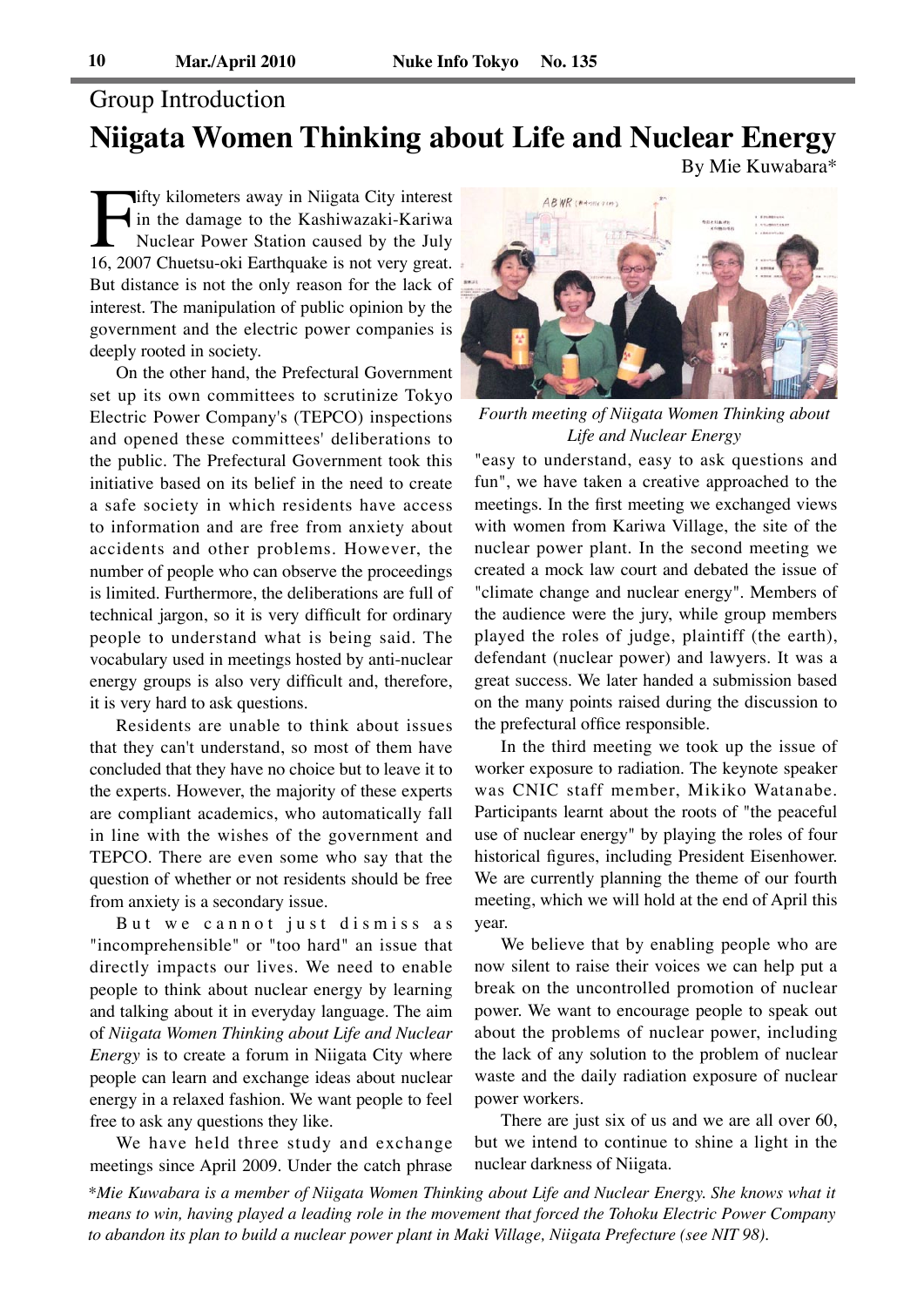# **NEWS WATCH**

#### **Pluthermal begins at Ikata-3**

On March 2 Shikoku Electric Power Company's Ikata-3 reactor (PWR, 890MW) reached criticality with a load of MOX fuel<sup>1</sup>. It is the second reactor in Japan in which pluthermal<sup>2</sup> has been implemented, following Genkai-3 (PWR, 1180MW), which began using MOX fuel in November 2009 (see NIT 133).

From February 9 to 12, 16 MOX assemblies were loaded when a total of 50 fuel assemblies were replaced during a periodic inspection which began on January 7. Power transmission began on March 4 and commercial operations are set to resume on March 30, after the periodic inspection is completed. The schedule slipped about one week from that announced in December 2009. The reason for the delay was the discovery of a leak of borated water on January 10.

The remaining 5 of the MOX assemblies that arrived from France on May 27, 2009 (see NIT 130) will be stored in the spent fuel pool and loaded during the next periodic inspection. Despite the fact that these 5 assemblies are unused fuel, they are being stored in the spent fuel pool because MOX fuel is more radioactive than uranium fuel.

1. MOX is an abbreviation for "mixed oxide of plutonium and uranium".

2. 'Pluthermal' refers to the use of plutonium (MOX) fuel in thermal reactors (i.e. light water reactors), as opposed to in fast breeder reactors.

#### **Governor and mayors approve pluthermal for Onagawa**

On March 18 Miyagi Prefecture Governor Yoshihiro Murai, Mayor Nobutaka Azumi of Onagawa Town and Mayor Hiroshi Kamiyama of Ishinomaki City gave their consent for Tohoku Electric Power Company to implement pluthermal at its Onagawa-3 Nuclear Power Plant. They all demanded strengthened safety management. In addition, Onagawa Town demanded local economic stimulus measures. Tohoku Electric plans to begin using MOX fuel at Onagawa-3 by the 2015 fiscal year.

### **Fukushima Governor indicates conditional approval for pluthermal**

On January 20, Tokyo Electric Power Company (TEPCO) reapplied to the Fukushima Prefectural government for prior consent for its pluthermal plan for the Fukushima I-3 (BWR, 784MW) reactor. Governor Yuhei Sato responded at the Prefectural Assembly's February 16 session that his consent was conditional on an assurance of seismic safety, aging countermeasures, and integrity of the MOX fuel. This is the first indication that pluthermal might finally be implemented since Fukushima Prefecture withdrew its consent following revelations in August 2002 of coverups of major problems at TEPCO's nuclear power plants.

In September 1999, 32 MOX fuel assemblies arrived at the Fukushima I-3 plant and have been stored there ever since. Over ten years later, TEPCO began inspections of the integrity of the fuel on February 25 this year. However, these are only visual inspections.

#### **KEPCO, Kyushu to jointly ship MOX**

On February 8, Kansai Electric Power Company (KEPCO) and Kyushu Electric Power Company announced that they would jointly ship MOX fuel fabricated at Areva's Melox Plant in France. Two armed ships will provide mutual defense for each other. The name of the ships and the port will be announced a few days before departure. The date of departure, the route and the expected time of arrival in Japan will be announced on the day of departure, or on the following day. Fabrication of 12 assemblies for KEPCO and 20 assemblies for Kyushu Electric has been completed. However, for reasons of security, how many of these will be shipped this time will not be announced until after the shipment is completed.

On January 29 KEPCO announced that it plans to load 8 assemblies into its Takahama-3 reactor (PWR, 870 MW) during the periodic inspection beginning at the end of September this year and 4 assemblies into its Takahama-4 reactor (PWR, 870 MW) during the 2011 fiscal year. It said that the